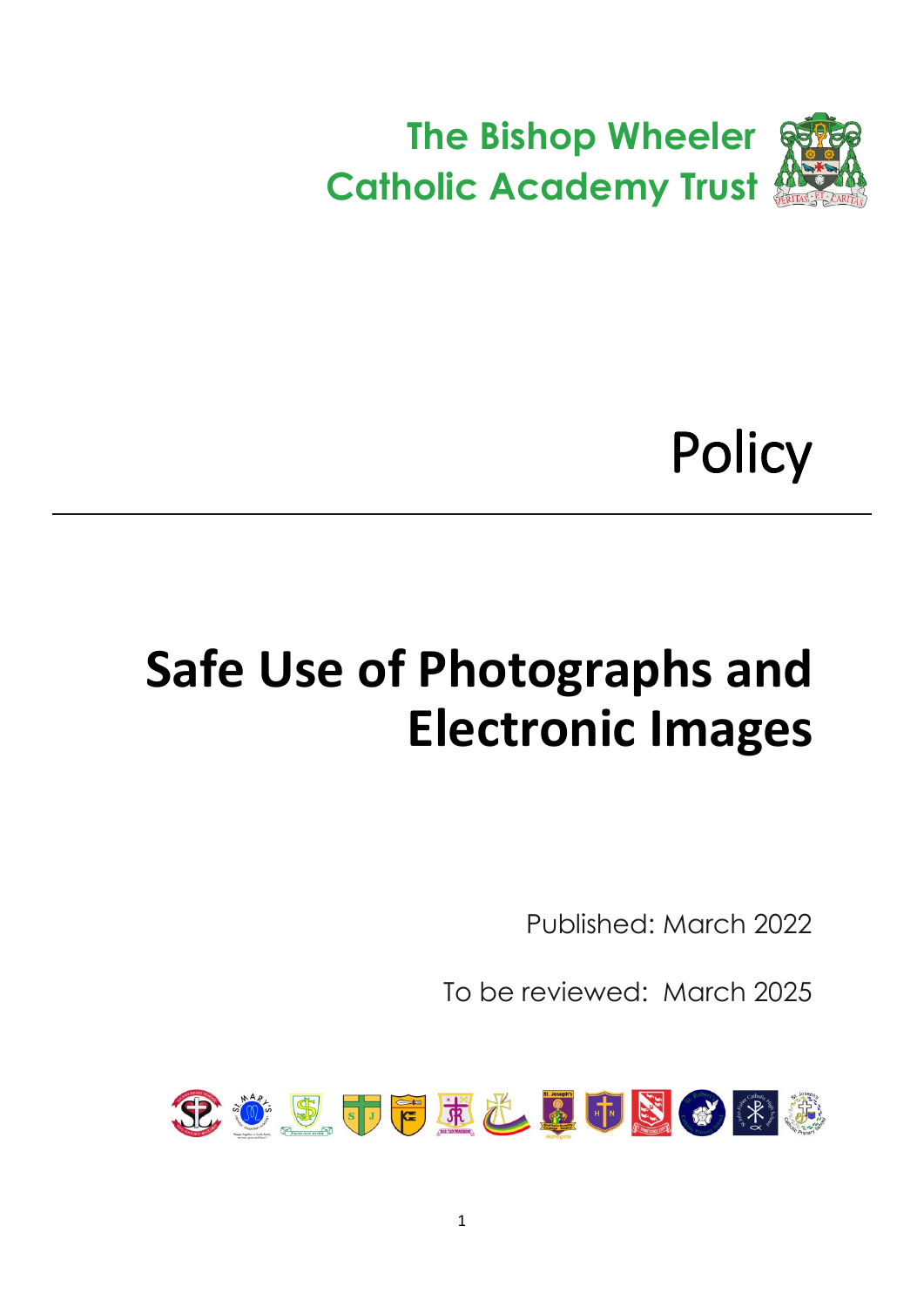## **The Bishop Wheeler Catholic Academy Trust**



The school communities of The Bishop Wheeler Catholic Academy Trust will work together in truth and love to provide the best possible opportunities for all our young people and their families.

Our mission is the provision, development and future safeguarding of a World Class Catholic Education where every child, member of staff and family matters

The schools, their governors and the trust directors will work together, based on the principle of subsidiarity, in faithfulness and humility, to provide an education where Christ and His values of respect, service, tolerance, dignity and forgiveness are at the heart of everything we do.

### **This policy was approved by the Chief Executive Officer on behalf of the Trust Board**

Signature:

ecuelite

 **Mr D Beardsley Chief Executive Officer**

Date: 15th March 2022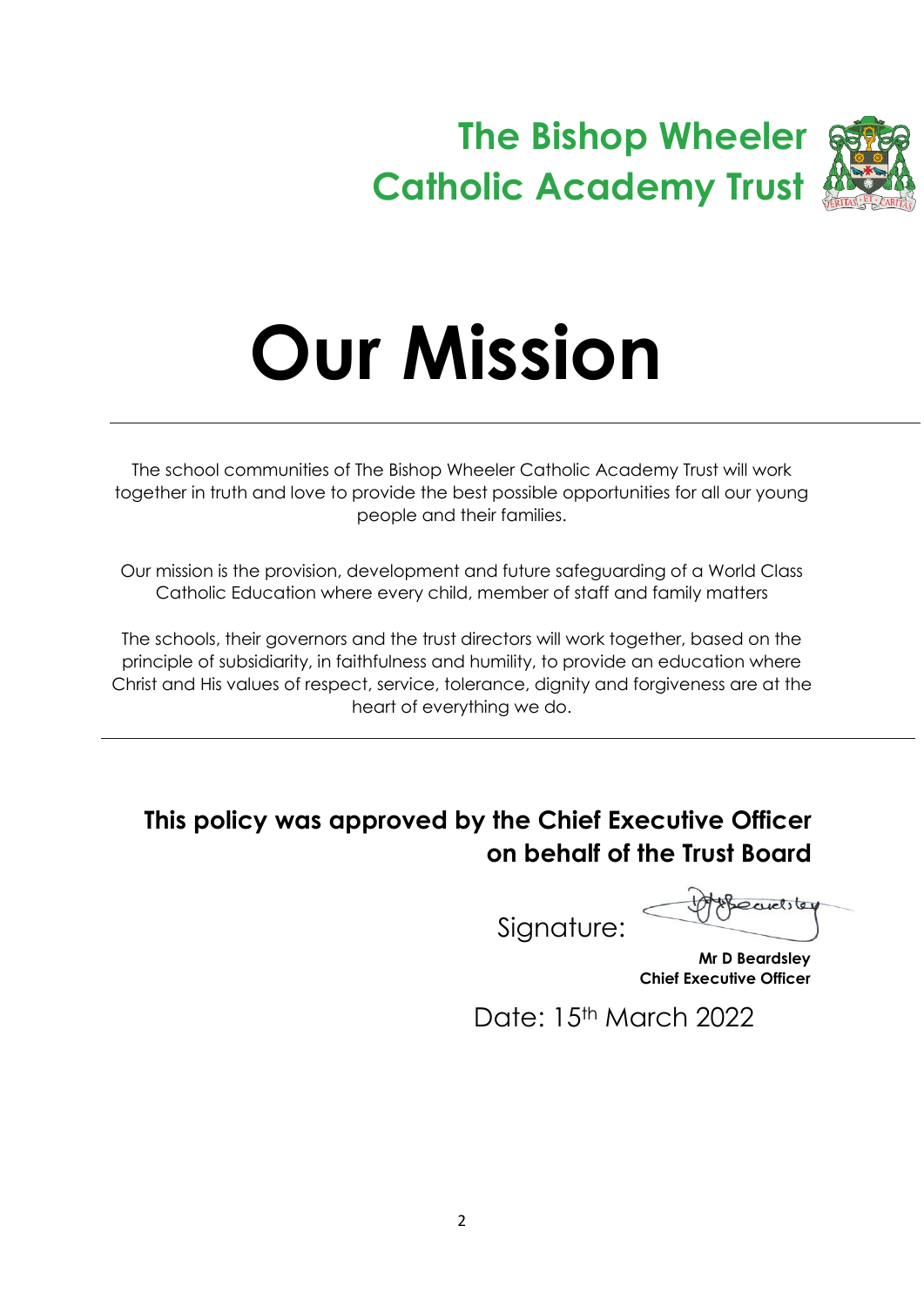| <b>Version</b>         |               | 2.0                 |                               |
|------------------------|---------------|---------------------|-------------------------------|
| <b>Date</b>            |               | February 2022       |                               |
| <b>Approved by CEO</b> |               |                     |                               |
| <b>Version</b>         | Date          | <b>Description</b>  | <b>Revision Author/s</b>      |
| 1.0 Published          | June 2019     | <b>Trust Policy</b> | JJN/DBY/GNE/NFR               |
| 2.0 Review             | February 2022 | <b>Trust Policy</b> | JJN/DBY/GNE/Schofield Sweeney |
|                        |               | Review              | Solicitors                    |

### Contents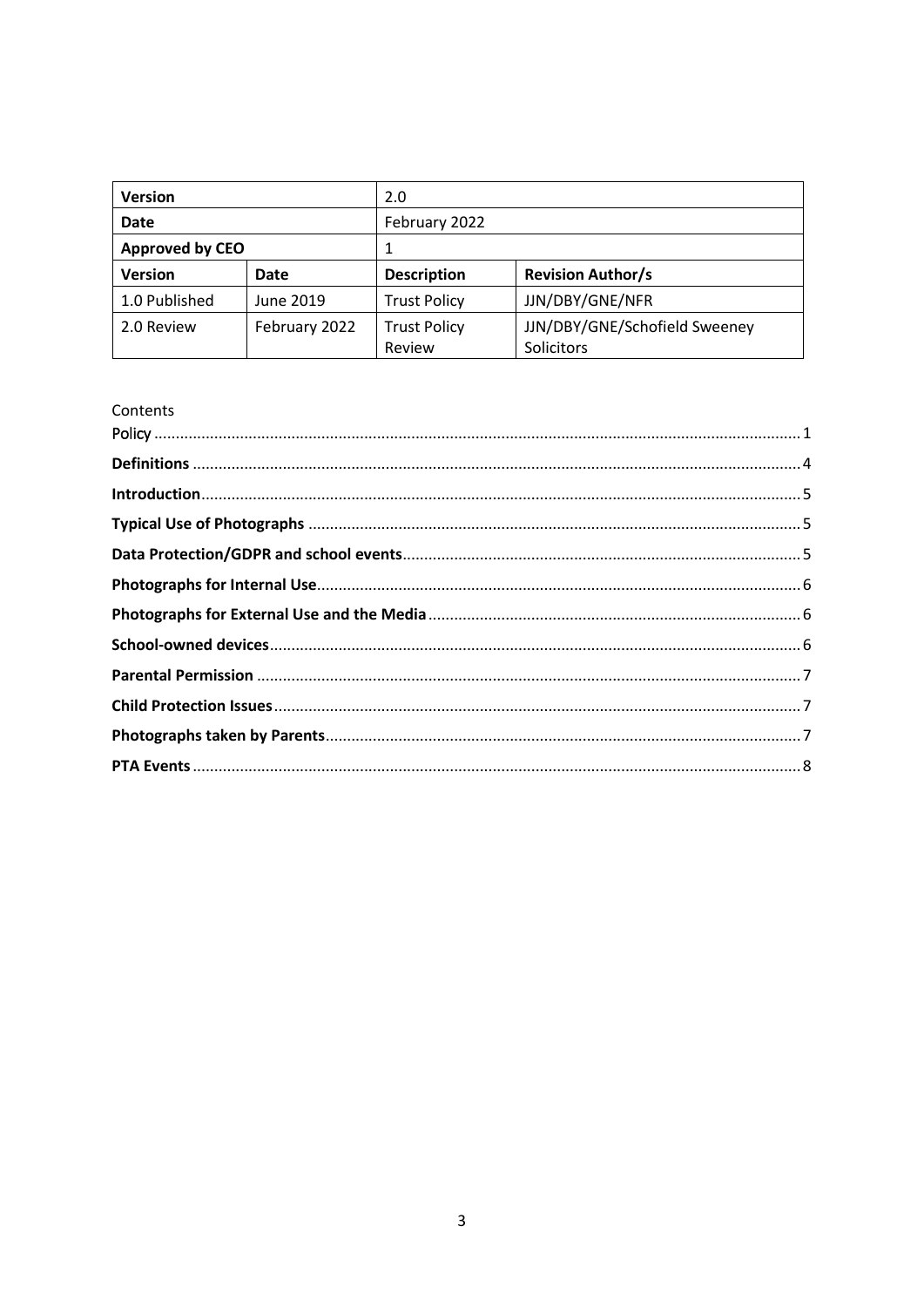#### <span id="page-3-0"></span>**Definitions**

In this policy for Safe use of Photographs and Electronic Images, unless the context otherwise requires, the following expressions shall have the following meanings:

**'BWCAT/We and Trust'** refers to The Bishop Wheeler Catholic Academy Trust and covers all of the academies within The Bishop Wheeler Catholic Academy Trust.

**'Pupil'** refers to any pupil on roll at any of the BWCAT schools.

**'Headteacher'** means the lead person in each school.

**'Academy'** refers to the Academies within BWCAT.

**'Staff'** means all employees, temporary, casual, agency and contracted staff working for the Trust, volunteers and consultants.

**'Child' and 'children'** refer to children and young people under the age of 18 years.

**'Governors'** means the governors appointed to the Academy Council of the individual academy.

**'Parents'** refers to any person who holds parental responsibility for the child, to include relatives and family friends that may be present at school led events.

**'Photograph'** includes photographic prints, streaming media, video, film and digital imaging, created using devices such as cameras, video cameras, mobile phones, tablets etc.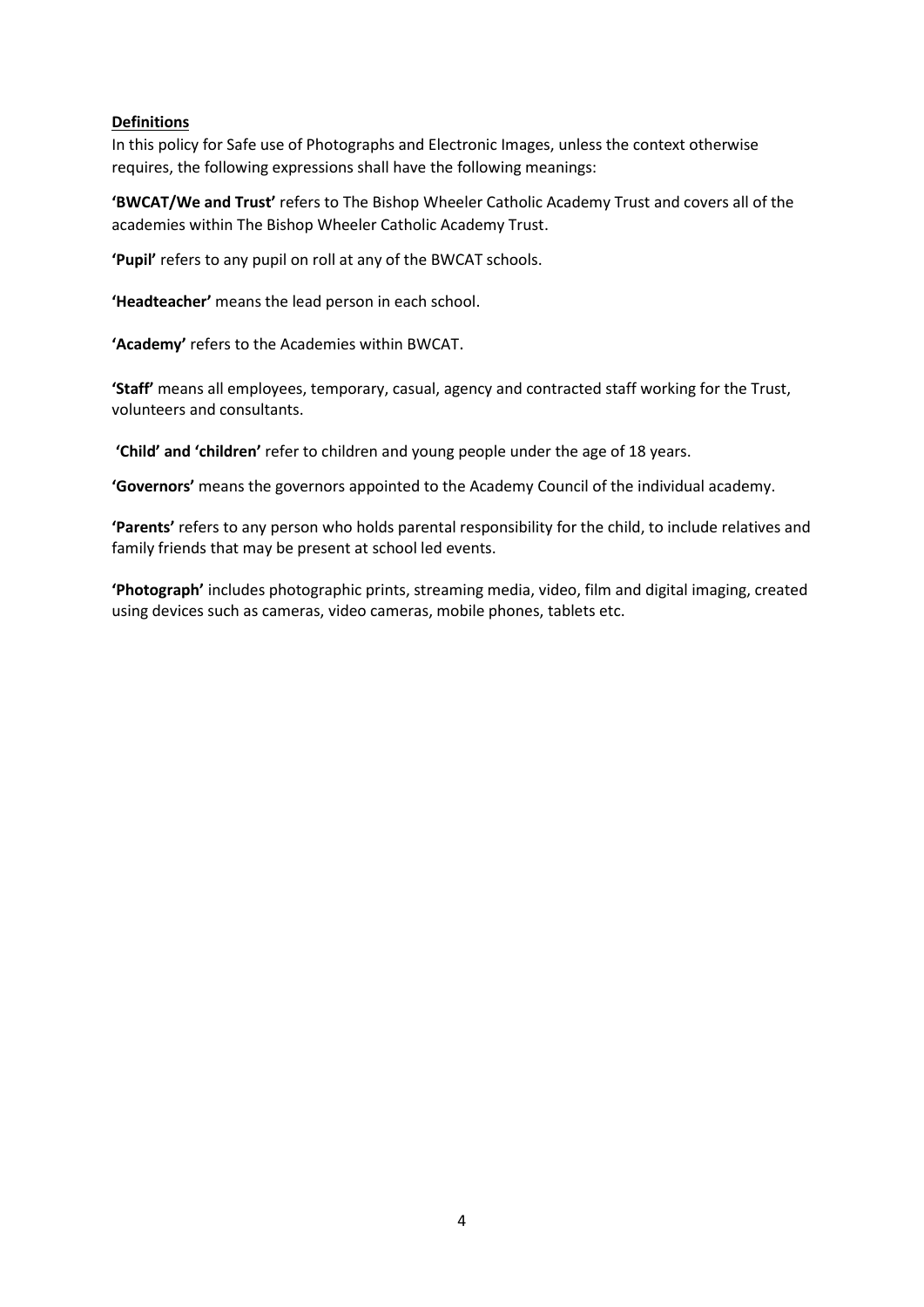#### <span id="page-4-0"></span>**Introduction**

The Bishop Wheeler Catholic Academy Trust welcomes positive publicity, pupils' photographs add colour, life and interest to articles promoting school activities and educational initiatives. Making use of photographs on its websites and publicity materials can increase pupil motivation and help parents and the local community identify and celebrate the pupils' and schools' achievements.

However, photographs must be used in a responsible way. We need to respect young people's and parents' rights to privacy and be aware of potential child protection issues. As a Trust, our aim is to protect all children. We must balance the potential risks against the advantages of taking photographs. Risks can be minimised by following the guidance in this policy and securing parental consent for the use of photographs.

This document provides guidance on the appropriate use of photographs of children in our schools. The guidance is for staff, parents, governors and any other people visiting the Trust's schools who wish to use photographs of children and young people in our schools.

#### <span id="page-4-1"></span>**Typical Use of Photographs**

- The Trust/Diocese and school websites
- Recording pupil progress
- Displays in the school of children's activities
- Publications for The Bishop Wheeler Catholic Academy Trust
- Media use, including social media (school twitter), newspapers and television (to include the request for the children's names by the media when publishing photographs)
- Sports day, sporting fixtures, school performances (nativities, concerts, drama performances and parents evening)
- Site security and CCTV

#### <span id="page-4-2"></span>**Data Protection/GDPR and school events**

In accordance with the guidance from the ICO (Information Commissioner's Office) "Photographs taken for personal use are exempt". For example, images taken for family photo albums are not covered by the General Data Protection Regulation (GDPR)

Data Protection issues can arise where photographs are taken for official use, e.g. Identity passes. The photographs are then stored with personal data (names). In such cases permission would need to be sought and information provided relating to security of storage and length of storage. (Please refer to the Trust's Privacy Notice for more details).

The ICO also provides guidance that if there are concerns that some photographs taken at school events where other pupils are captured in those photographs and do not have consent to be photographed, then a school may wish to introduce their own policy on taking photographs at school events.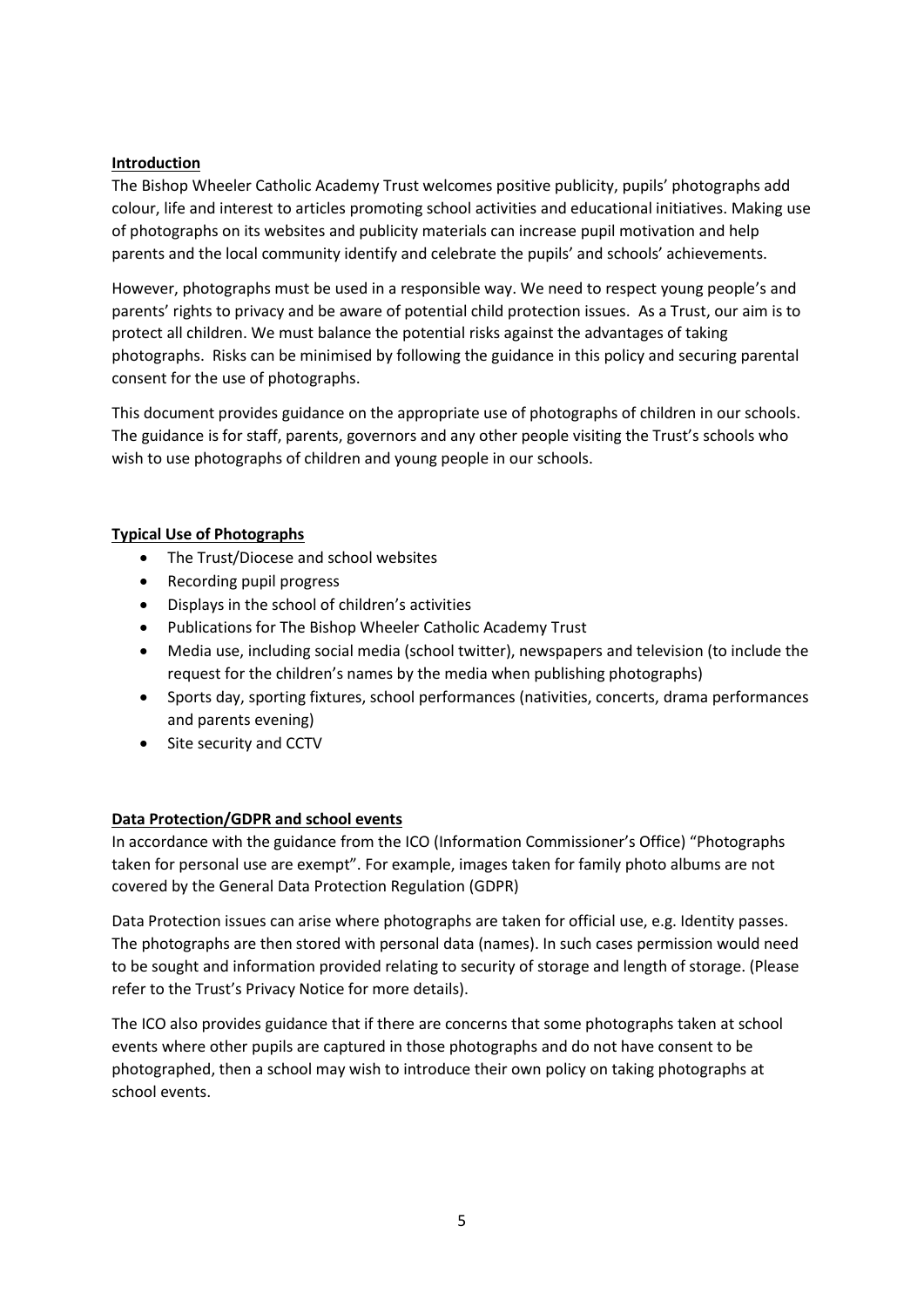#### <span id="page-5-0"></span>**Photographs for Internal Use**

- BWCAT and individual academies will take photographs for its own use. Usually these will be unnamed photographs and will generally be for internal Trust/school use but may also include photographs for publication, such as photographs for the prospectus. Unnamed photographs may also be used in display boards which can be seen by visitors to our schools.
- As the taking of such photographs does constitute personal data, to ensure that it will not breach Data Protection legislation when the photograph is taken, the pupil will be informed that a photograph is being taken and told what it is for so they can object if they wish.
- We also use photographs of pupils as a means of identification. The pupil photograph is uploaded into our internal management information system and IT applications. These are only accessible by staff.
- Photographs are sometimes added to virtual learning platforms and parent/teacher interactive platforms.
- Please be aware that should your child leave one of our schools and they or you wish to withdraw consent to use a photograph, then it will be necessary for this to be stated in writing to the school.

#### <span id="page-5-1"></span>**Photographs for External Use and the Media**

- BWCAT will give consideration to the interests of its pupils when deciding whether to allow external organisations to take photographs or to film.
- When the media are allowed to be present in school or at school events, this will be on the condition that they observe this policy.
- Where the media are allowed to be present at a particular event BWCAT will make sure that pupils and or their parents are informed of the media presence. If no objection is received, then BWCAT and or the school will assume that unnamed photographs may be published.
- If the media wants to publish named photographs, then they must obtain specific consent. BWCAT will require the media to check with the school before publication so that they can check the completed consent form.
- We have Twitter accounts and we regularly post photographs of daily school activity, events, trips and achievements.
- We have various publications that contain photographs such as our schools brochure, our parental guide for new starters, leaflets and banners. (At individual school, Trust and Teaching School levels)
- We have our own school, Trust and The Diocese of Leeds websites which contain photographs.
- We produce communications in such formats as newsletters, bulletins and reports which we share with parents, governors, alumni and the local community.

#### <span id="page-5-2"></span>**School-owned devices**

- Staff are encouraged to take photos and videos of pupils using school equipment.
- Where school-owned devices are used, photographs will be provided to the school at the earliest opportunity, and deleted securely from any other devices.
- The use of personal devices such as mobile phones and IPAD's are not to be used.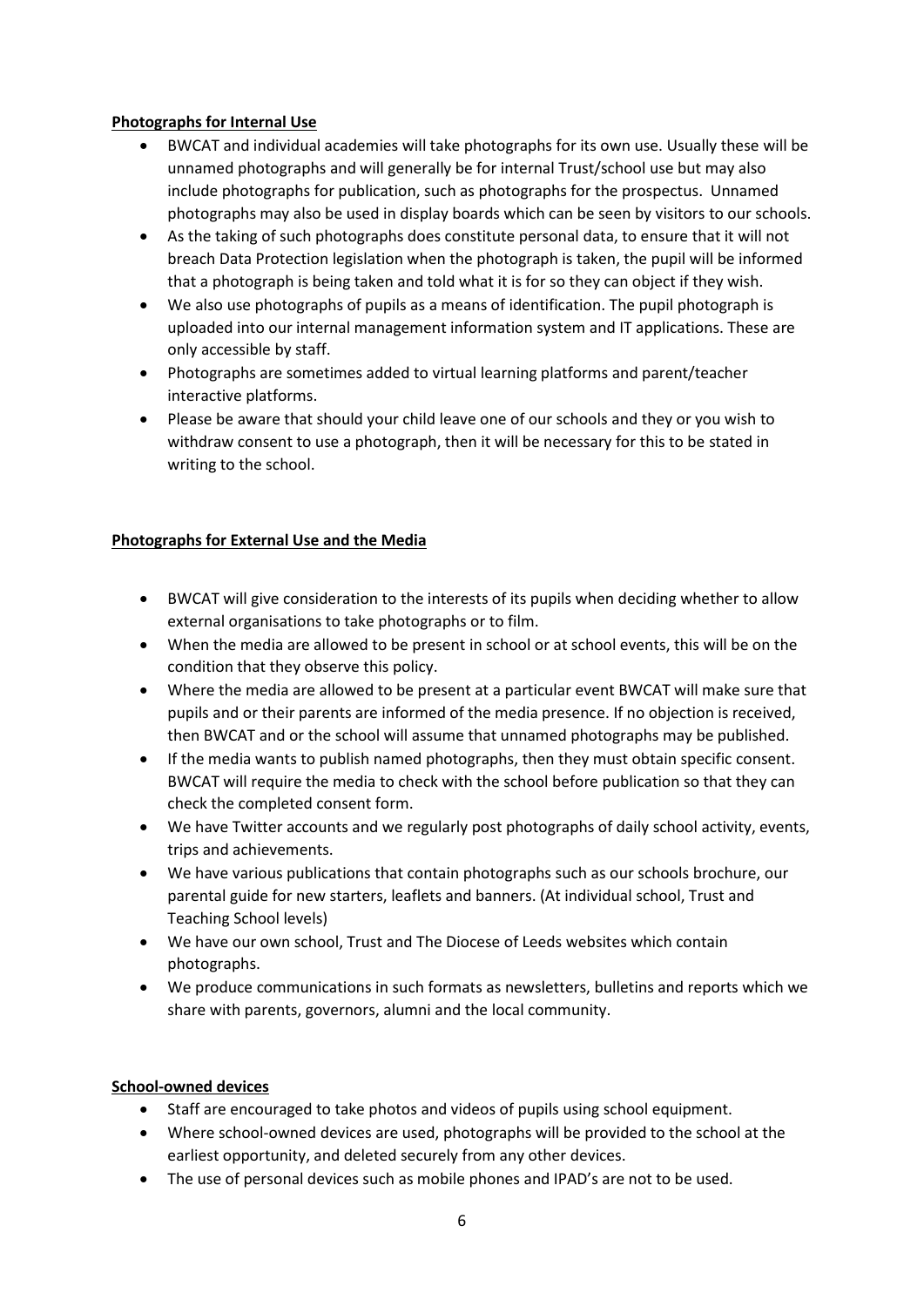- Photographs taken by staff members on school visits may be used for educational purposes, e.g. on displays or to illustrate the work of the school, where consent has been obtained.
- All photographs should be stored on the school server within seven days. No school or pupil related images should be stored on hard drives or portable devices such IPADS for more than seven days.
- Photographs and videos held on the school's drive are accessible to staff only.
- Photographs should not be used other than for their original purpose, unless permission is obtained.
- Photographs must be destroyed or deleted from the databases once they are no longer required for the purpose for which they were taken e.g. a photograph for ID purposes should not be retained when replaced or expired.

#### <span id="page-6-0"></span>**Parental Permission**

The views of parents who, for any reason, do not wish their children to appear in photographs will be respected at all times as will the views of the children.

If a parent does not consent to their child being photographed, this will be recorded on their pupil record until the parent requests a change. (It is the parents responsibility to inform the school should they wish to amend their original decision). The Headteacher will be made aware and will inform those staff members who have the responsibility of taking photographs to ensure the wishes of those who do not give their consent are respected sensitively. Staff will also respect the wishes of the pupil if they do not want to be photographed their image will not be taken.

On some occasions such as sporting events, a whole team photograph may be requested. Some pupils within the team may not have consent for their photograph to be taken. Careful liaison with parents is therefore essential. With discussion it may be possible to agree other options such as a team photograph as long as no names are published.

#### <span id="page-6-1"></span>**Child Protection Issues**

Child protection issues occur when individual pupils can be identified in photographs. This can be through promotional material, websites and social media such as Facebook. There is also a risk of such photographs being adapted for inappropriate use.

Parents are requested not to share images of our pupils other than their own child on the internet or social media sites. This is for child protection reasons not the Data Protection Act/GDPR.

#### <span id="page-6-2"></span>**Photographs taken by Parents**

The Bishop Wheeler Catholic Academy Trust recognises that capturing memorable moments of your child's life at school is very important for parents and their children. With this in mind each school within the Trust will adopt the following processes to enable those memorable moments are captured whilst ensuring all children are safeguarded.

We request that parents follow the guidance below when taking photographs.

- Parents are not permitted to take photographs for anything other than their own personal use.
- Where children other than their own are present within the photograph, such photos must not be sold and must not be put on the internet or social media.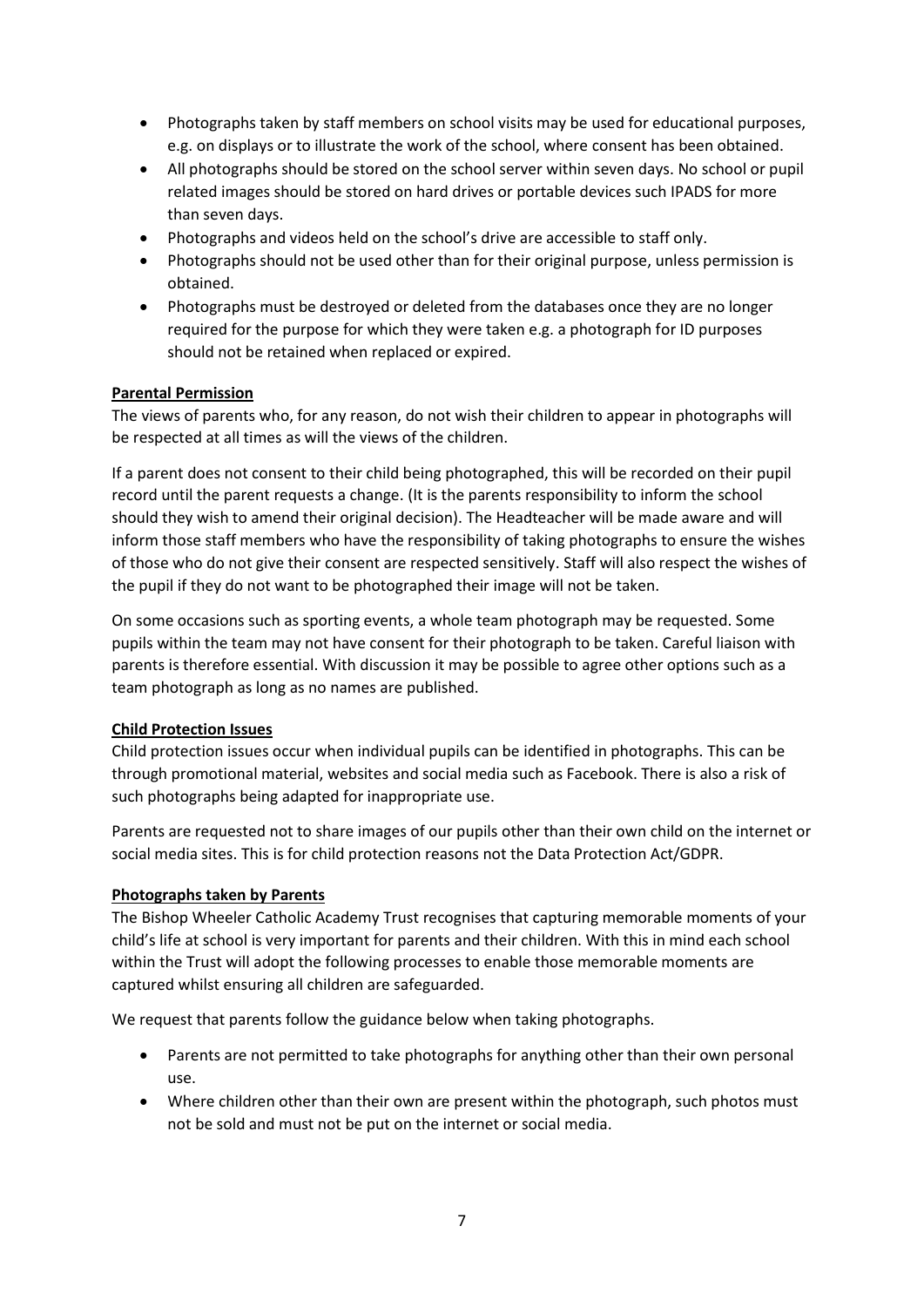- Photography other than for personal use would require the consent of all the other parents whose children may be included in the photograph. If the photograph is shared and consent is not given by other parents, you could breach GDPR.
- Photographs must not be used in any way that could potentially place a child at risk.
- Parents must follow guidance from staff as to when photography is permitted and where to stand. This is to minimise disruption to the pupils/staff and other audience members.
- Staff will be encouraged to challenge anyone who is unknown to the school who is taking photographs.
- Parents must understand that on some occasions our schools may have children that cannot be photographed due to child protection issues.
- Parental photography is secondary to the main aims and purposes of the event and must not be allowed to interfere with the opportunities for pupil participation.
- If the above circumstances arise it will be at the discretion of the Headteacher if they allow photographs to be taken at that event. Consideration will be made by the Headteacher of offering other solutions to enable the events to be captured. Such as a professional photographer being present and copies made available after the event. Or opportunities for photographs to be taken before or after the event.
- BWCAT are not responsible for the use of photographs taken by parents at a school event which are for personal use.
- If circumstances arise where parents take photographs other than their child and place the photograph on social media, BWCAT will request that these photographs are removed. If parents do not remove the photographs or abide by this guidance, parents may be prohibited to take photographs at future events.

#### <span id="page-7-0"></span>**PTA Events**

Our schools often hold PTA events; these can take place out of school hours but remain on school property. It will be the responsibility of the PTA committee to gain consent for photographs to be taken at these events. The Trust guidance is that verbal consent at the time will be sufficient. The PTA committee must remind parents that photographs taken are for personal use and not to be shared on the internet or social media without consent from all captured in that photograph.